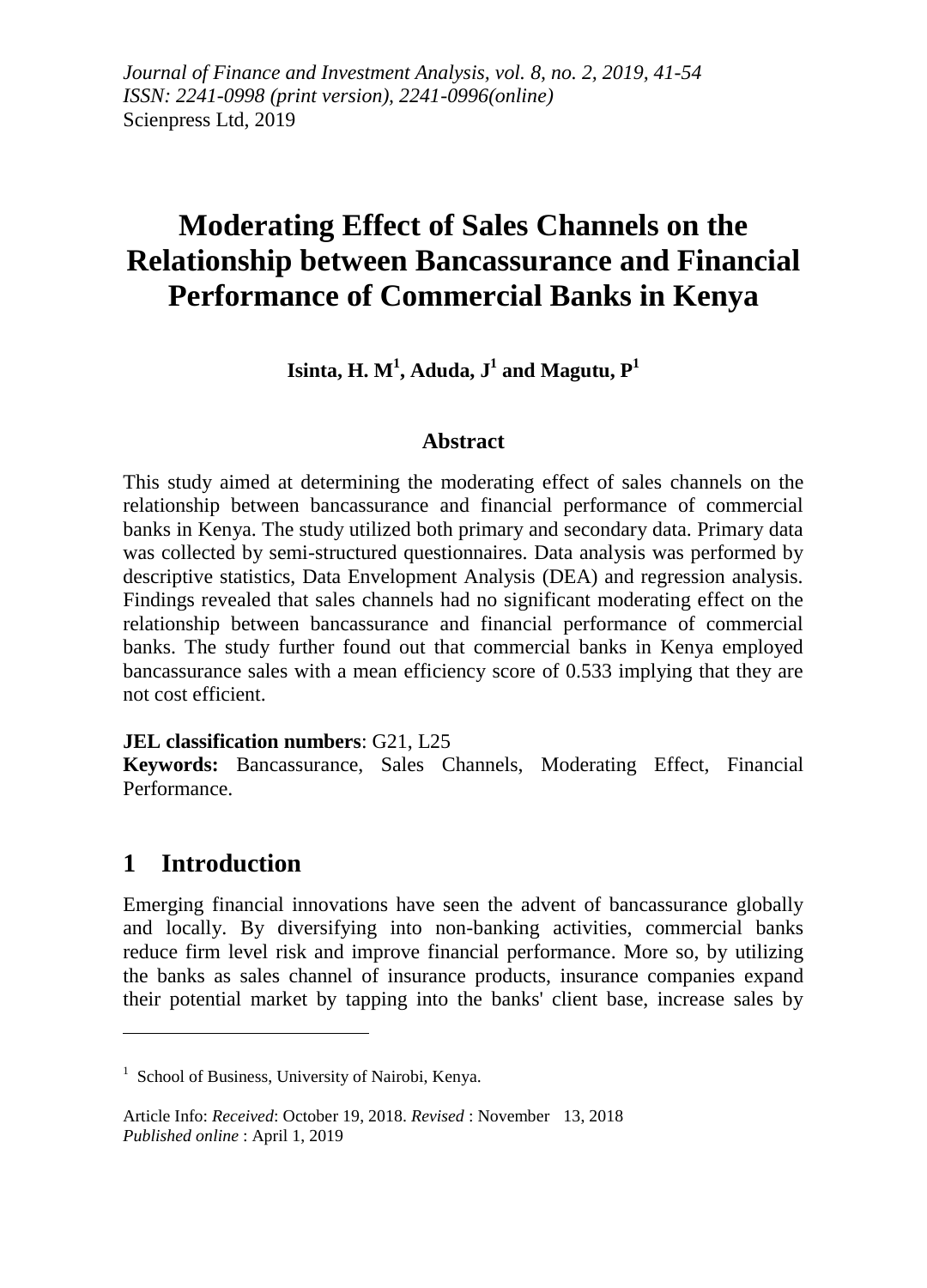exploiting the banks' strong brand image and minimizes dependence on traditional insurance sales channels like agents and brokers that are more costly (Staikouras, 2006; Artikis, Mutenga & Staikouras , 2008; Clipici & Bolovan, 2012). Furthermore the complementary nature of insurance products towards bank advances and ease of access to the bank customers results in cost efficiencies leading to improved financial performance of commercial banks (Trichet, 2005; Mishra, 2012).

Bancassurance is an arrangement where a bank sells insurance products by utilizing their delivery framework or external distribution entities. This arrangement entails combining higher selling expertise of the insurance entities and the strength of banks of being customer focused (Hughes, 1994; Yuan, 2011). Upon banks and insurance companies coming together through bancassurance, diverse alliance arrangements are created. Li (2006); Wu et al. (2008); Teunissen (2008) and Kaushik (2015) described various modes of bancassurance alliance arrangements comprising financial holding company, holding shareholding, joint venture, precompetitive alliance, insurance agency and insurance brokerage firm.

Sales channels are multiple entities that work together in the role of availing goods or services to customers (Gujral, 2014). They are distribution avenues for products which can be classified as agents' sales channel, bank employees/platform bankers' sales channel, corporate agencies and brokerage firms' sales channel, special advisors sales channel and internet sales channel. All the foregoing sales channels specify consumer awareness on how the insurance products operate as a prerequisite while bank employees/platform bankers' sales channel further presupposes training the staff cost effectively. Equally important, the factors influencing the choice of a sales channel comprise the economic criteria whereby a suitable avenue should realize more sales than corresponding costs, it should not pose control problems (control criteria) and one that allows the producer to respond to changing business environment (adaptive criteria) (Kotler, 2000; Gonulal, Goulder & Lester, 2012; Gujral, 2014).

Financial performance dwells on how well a firm is achieving set standards in terms of profitability by assessing how revenues relate to expenses as well as the return on investment of an entity. Financial performance seeks to gauge how well the factors of production which include labour, management and capital are employed by organizations to yield profits (Hersey & Blanchard, 1998; Parker & Bradley, 2000). By measuring the financial performance of bancassurance entities, management is able to determine their efficiency, effectiveness and the amount of savings they have been able to mobilize (Neely  $\&$  Bourne, 2000).

# **2 The Research Problem**

Bancassurance is an innovation in financial sector that has revolutionalized the selling of insurance products and fulfilled the bundling of financial products. More so, deregulation and liberalization of financial services has yielded convergence of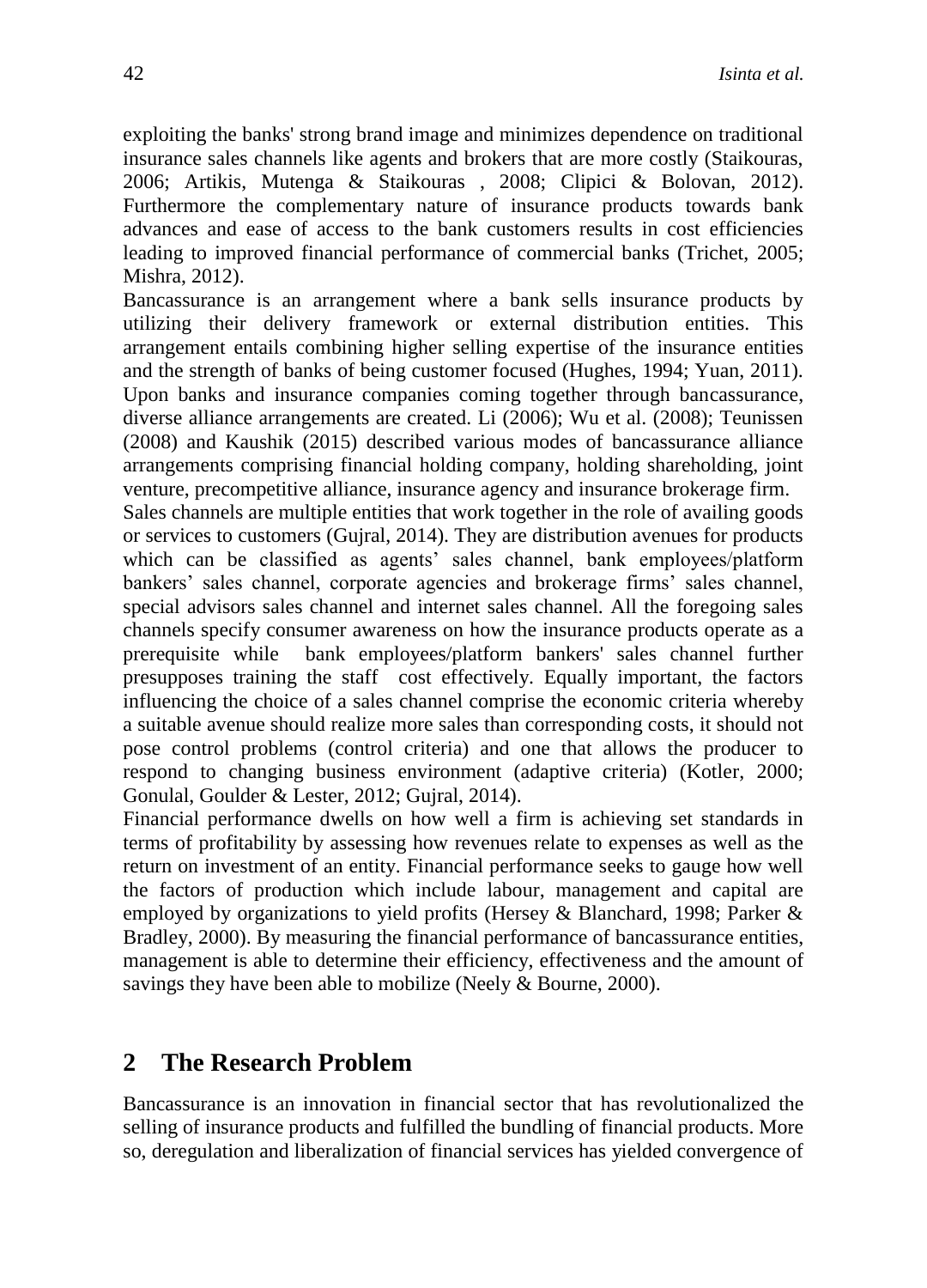banks and insurances through bancassurance. At the same time, bancassurance has been noted as increasing insurance sales and improving financial performance of commercial banks (DeYoung & Rice, 2004; Artikis et al., 2008; Hong & Lee, 2012; Mishra, 2012; Chepkoech & Omwenga, 2015). In view of the foregoing, it was important to examine the moderating effect of sales channels on the relationship between bancassurance and financial performance.

There are a number of gaps that this study sought to address. Firstly, past studies have given contradicting conclusions on the effect of sales channels and savings mobilization on the relationship between bancassurance and financial performance of commercial banks and no attempts have been made to remedy the contradictions. Clipici and Bolovan (2012) and Chepkoech and Omwenga (2015) documented that bancassurance increases sales of banks and insurance companies as well as profits, contrary to this, Chang et al. (2011) found out that traditional insurance sales channels recorded much higher average efficiency scores than bancassurance sales channels implying that bancassurance sales does not contribute positively to profitability of banks and insurance companies.

Secondly, several methodological gaps were observed in past studies. These gaps are in terms of small sample size, performance measures and indicators covering a narrow time frame and data that is not all-inclusive. Bergendahl (1995) while assessing the profitability of bancassurance examined a sample of two banks. This study filled the gap in the above study by covering a wider sample of twenty seven commercial banks. Vennet (2002) utilized average financial data of a short period between 1995 and 1996 to measure the profitability of financial holding companies, banks that undertake more functions besides financial intermediation and specialized banks. This study addressed this gap by analyzing absolute financial data for five financial years. Chang et al. (2011) utilized data for 21 life insurance companies that practice bancassurance therefore leaving out non-life insurance companies. This study filled the gap by covering a wider scope of both life insurance and non-life insurance in bancassurance context.

Thirdly, the existing empirical studies have not integrated the three variables of bancassurance, sales channels, savings mobilization and financial performance into one conceptual model. Bergendahl (1995) utilized two variables of bancassurance and profitability, Voutilainen (2004) examined two variables of bancassurance arrangements and customer's preferences, Nurullah and Staikouras (2008) analyzed two variables of risk and profitability and Chang et al. (2011) employed two variables of bancassurance sales channels and traditional insurance sales channels. This study addressed the gap by employing an expanded interlinked model of analyzing the relationship between bancassurance, sales channels and financial performance.

Lastly, there are contextual gaps exhibited by prior studies. Empirical studies on the relationship between bancassurance, sales channels and financial performance of commercial banks were carried out in foreign countries whose contextual environments are not similar to Kenya, therefore, their findings and conclusions cannot be extended to Kenya. For instance, Gujral (2014) examined in India,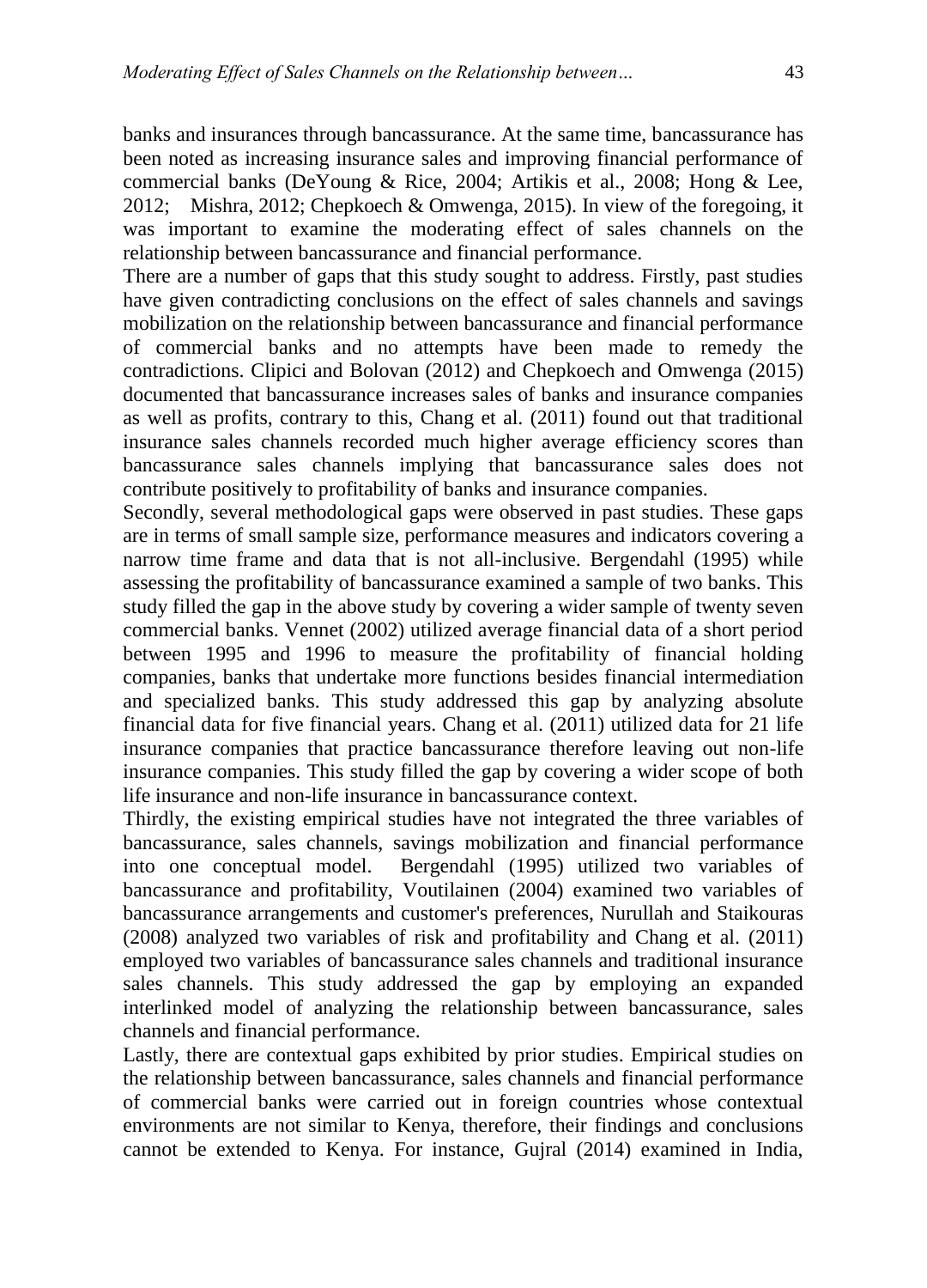bancassurance's financial impact on the performance of banks while Chang et al. (2011) compared bancassurance sales channels' efficiency ratings against conventional insurance sales methods in Taiwan. The findings and conclusions of the foregoing studies apply to contexts of India and Taiwan respectively and may not automatically be extended to Kenyan context.

# **3 Objective of the Study**

The objective of the study was to establish the moderating effect of sales channels on the relationship between bancassurance and financial performance of commercial banks in Kenya.

The study tested the following null hypothesis;

**H1**: *There is no significant moderating effect of sales channels on the relationship between bancassurance and financial performance of commercial banks in Kenya.*

# **4 Review of Related Literature**

Chang et al. (2011) compared bancassurance sales channels' efficiency ratings against conventional insurance sales methods in Taiwan. The sample of the study was twenty one companies undertaking life insurance utilizing sales channels of bancassurance and traditional. Data envelopment analysis technique was employed to determine the efficiency ratings of conventional insurance sales methods and bancassurance sales channels. The study found out that traditional insurance sales channels attained significantly superior efficiency ratings than bancassurance sales channels. Therefore, bancassurance sales channels does not influence profits of banks positively. The study confirms that sales channels have no significant moderating effect on the relationship between bancassurance and financial performance of commercial banks. It is however observed that the study utilized data for life insurance companies only while omitting non-life. The current study enriches the existing body of knowledge by covering both life and non-life insurance transacted within bancassurance paradigm.

Fan and Cheng (2011) carried out a study with the objective of determining the key success factors influencing bancassurance functioning in Taiwan and mainland China, ascertain importance weightage for every critical success factor whereas mapping out the performance gaps measured by subtracting key success factors from performance. Key success factors (KSFs) were identified by applying the modified delphi method. The weights of the key success factors were computed by the analytical hierarchy process (AHP) technique while the discrepancy between KSFs and their performance was determined by the importance performance analysis technique (IPA). The study found out that the KSFs of administration costs per insurance contract that are lower and lower set-up costs for bancassurance subsidiaries were ranked as less important even in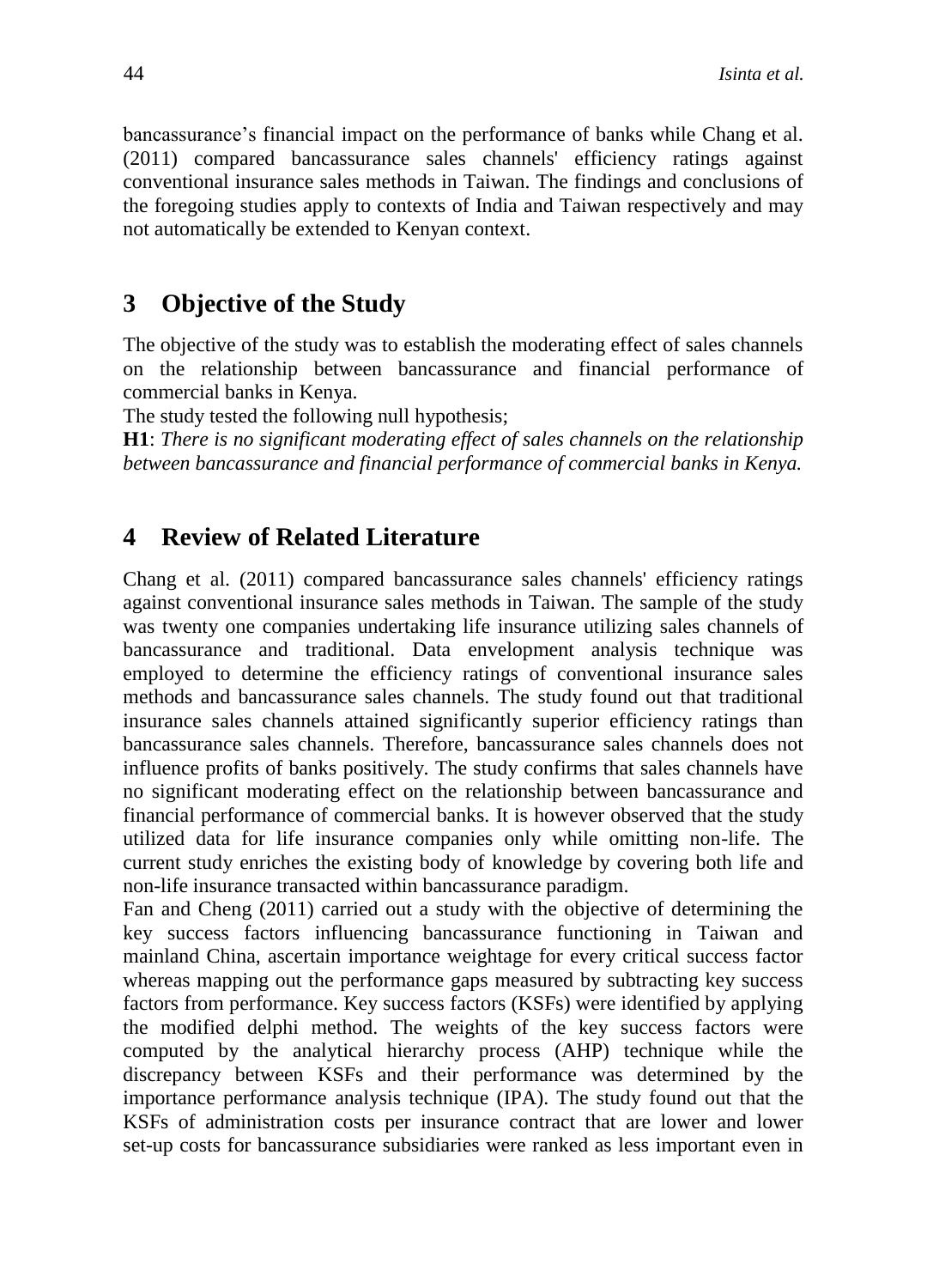performance of bancassurance in Taiwan while in mainland China lower administration costs per insurance contract was equally ranked lower in terms of performance and importance. Both administrative costs and bancassurance subsidiary set up costs are critical costs in determining the bancassurance sales channels' efficiency. This findings evidences that the efficiency of sales channels is not important in influencing bancassurance sales and the financial performance of bancassurance entities. This demonstrates that sales channels have no significant moderating effect on the relationship between bancassurance and financial performance of commercial banks. The shortcoming of this study is that the analytical hierarchy process (AHP) technique utilized to analyze data is limiting because it is not applicable in studies with more than seven elements. Clipici and Bolovan (2012) examined bancassurance as the main insurance distribution and sales channel in Europe in order to establish its efficiency and benefits. In analyzing data, the study applied descriptive statistics method. The study found out that bancassurance sales channel benefits both insurance companies and banks by increasing sales and profits. The study reveals that sales channels have a significant effect on the relationship between bancassurance and financial performance of commercial banks. On the other hand, the study's disadvantage is in terms of a limited scope of two variables of bancassurance and efficiency of sales channels instead of a broader perspective of analyzing the interrelationships between four variables. The current study improves the existing body of knowledge by testing the relationships between bancassurance, sales channels, savings mobilization and financial performance. Kaushik (2015) analyzed the extent of bancassurance sales attained by bank employees in India and how motivated they were to achieve this goal. Descriptive research design was employed while data was collected by questionnaires from a sample of 50 bank employees through convenience sampling technique. The study found out that majority bank employees perceived selling of insurance policies as a secondary product and that successful bancassurance sales channels involves simple design products that do not earn high profit margins to the banks. This attests to the fact that sales channels have no significant effect on the relationship between bancassurance and financial performance of commercial banks. The study is however deficient in view of applying convenience sampling approach that is not probability based. The cited study expounds the gap of methodological

# **5 Methodology**

weaknesses.

This study employed descriptive correlational research design. The choice of descriptive plan was deemed suitable for this research because the characteristics, the extent, magnitude, distributions and trends of bancassurance, sales channels and financial performance of commercial banks undertaking bancassurance in Kenya were all described in detail.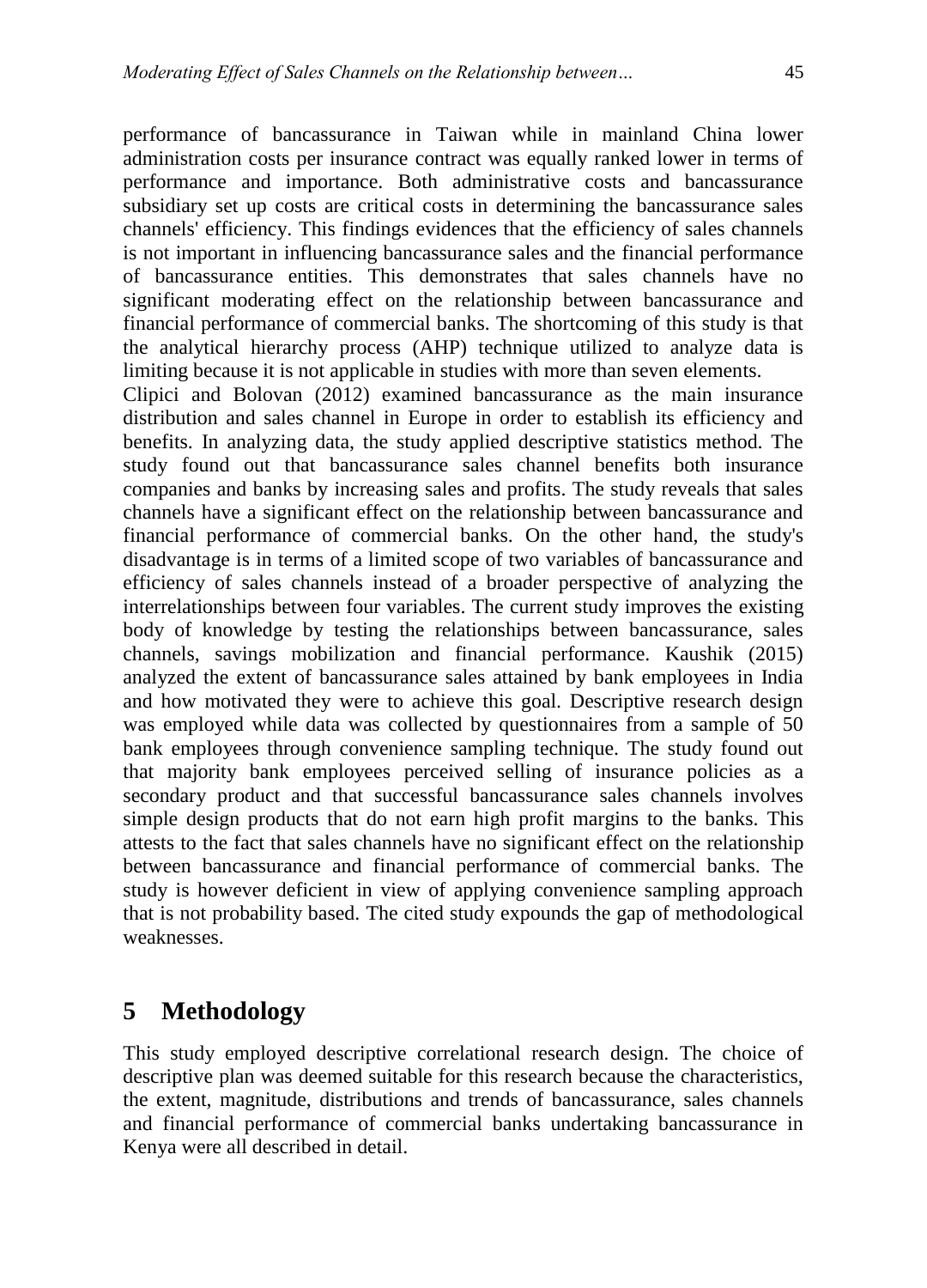The focus population was all the licensed commercial banks practicing bancassurance in Kenya. The list of all commercial banks undertaking bancassurance in Kenya according to Central Bank of Kenya bank supervision annual report of 2016 was twenty seven. Each commercial bank engaged in bancassurance forms the element of the population. The entire 27 commercial banks undertaking bancassurance in Kenya were surveyed. In testing hypothesis, the study utilized both primary and secondary data. Primary data was collected by semi-structured questionnaire containing closed end questions together with likert scale kind of statements in certain cases. Secondary data was obtained from Central Bank of Kenya bank supervision yearly publication of 2016 and published financial statements information of commercial banks.

The study employed diverse statistical techniques to analyze the data collected. This encompassed: (a) descriptive statistical analysis of variables, (b) correlation analysis among variables, (c) internal consistency reliability analysis using Cronbach's alpha (e) simple and multiple linear regression analysis and (f) data envelopment analysis (DEA).

# **6 Presentation and Analysis of Empirical Results**

#### **6.1 Reliability Test**

The study employed reliability test tool of Cronbach's alpha to evaluate data gathering instrument.

| Table 1: Reliability Statistics |                  |                 |  |
|---------------------------------|------------------|-----------------|--|
|                                 | Cronbach's Alpha | Number of Items |  |
|                                 | 0.644            |                 |  |
|                                 |                  |                 |  |

|  |  | Table 1: Reliability Statistics |  |
|--|--|---------------------------------|--|
|--|--|---------------------------------|--|

Source: Primary Data

Table 1 presents the reliability scores for the extent of insurance policies sold by commercial banks in Kenya with an alpha coefficient of 0.644 for the four scale items used in the questionnaire. The alpha coefficient is slightly lower than ideal standard set at 0.7 although it meets the minimum set threshold of being above 0.5 as advised by George & Mallery (2003). However, this does not necessarily mean that internal consistency of the data was compromised. Low Alpha coefficient may be explained by the small number of scale questions considered in the test (Tavakol, 2011), this study utilized 4 items.

### **6.2 Average Premiums Realized by Commercial Banks from Selling Insurance Policies**

The consideration for insurance policies sold through bancassurance is in terms of premiums paid.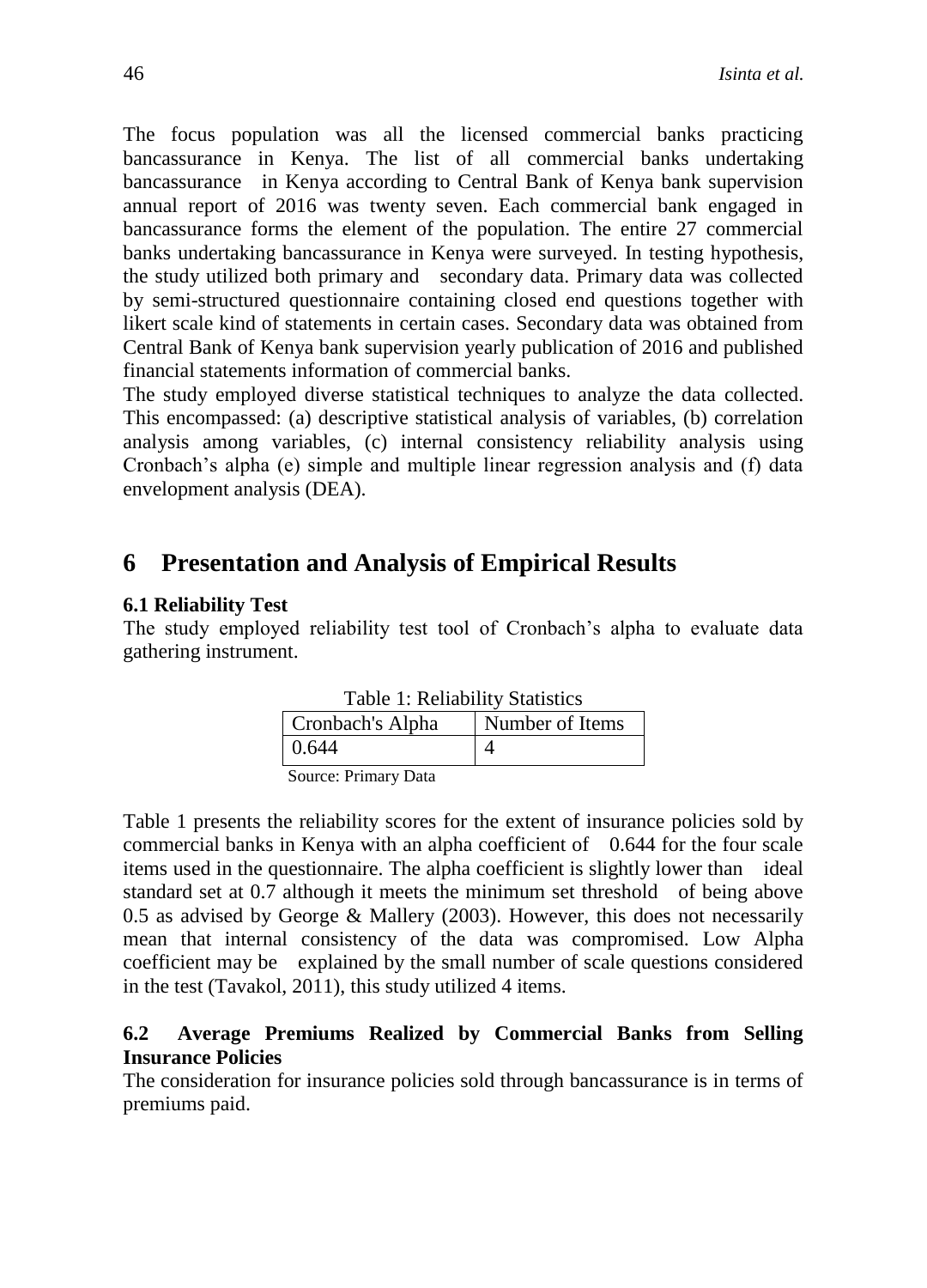| 11190101100 1 0110109         |              |            |          |
|-------------------------------|--------------|------------|----------|
| Average premiums realized by  |              |            |          |
| commercial banks from selling | Distribution |            |          |
| insurance policies (Kshs      | Frequency    | Percentage |          |
| millions)                     |              |            |          |
| $7 - 528$                     | 20           | 83.4       | Majority |
| $529 - 1,050$                 | 2            | 8.4        |          |
| $1,051 - 1,572$               |              | 4.1        | Few      |
| >2,617                        |              | 4.1        |          |
| $1,573 - 2,094$               |              |            |          |
| $2,095 - 2,616$               |              |            | None     |
| <b>TOTAL</b>                  | 24           | 100        |          |
| Arithmetic mean               | 381.57       |            |          |

Table 2: Average Premiums Realized by Commercial Banks from Selling Insurance Policies

Source: Primary data

End results in Table 2 above reveals that majority commercial banks (83.4%) realized average premiums from selling insurance policies in the five years period up to a maximum of kshs 528 million, few commercial banks (16.6%) realized between kshs 529 million and more than kshs 2,617 million average premiums while no commercial bank generated between kshs 1,573 million and kshs 2,616 million average premiums. This means that bancassurance has not been fully embraced by Kenyans with an average premium realized per bank in five years of kshs 381.57 million.

### **6.3 Bancassurance Sales Channels Efficiency Score**

The Data Envelopment Analysis (DEA) technique was applied in measuring the efficiency of bancassurance sales channels utilized by the 24 commercial banks. The DEA model that was applied computed the efficiency scores of sales channels by taking outputs and dividing them by inputs. The outputs are the amounts of premiums realized by sales channels while inputs are the amounts of expenses incurred to operate the sales channels.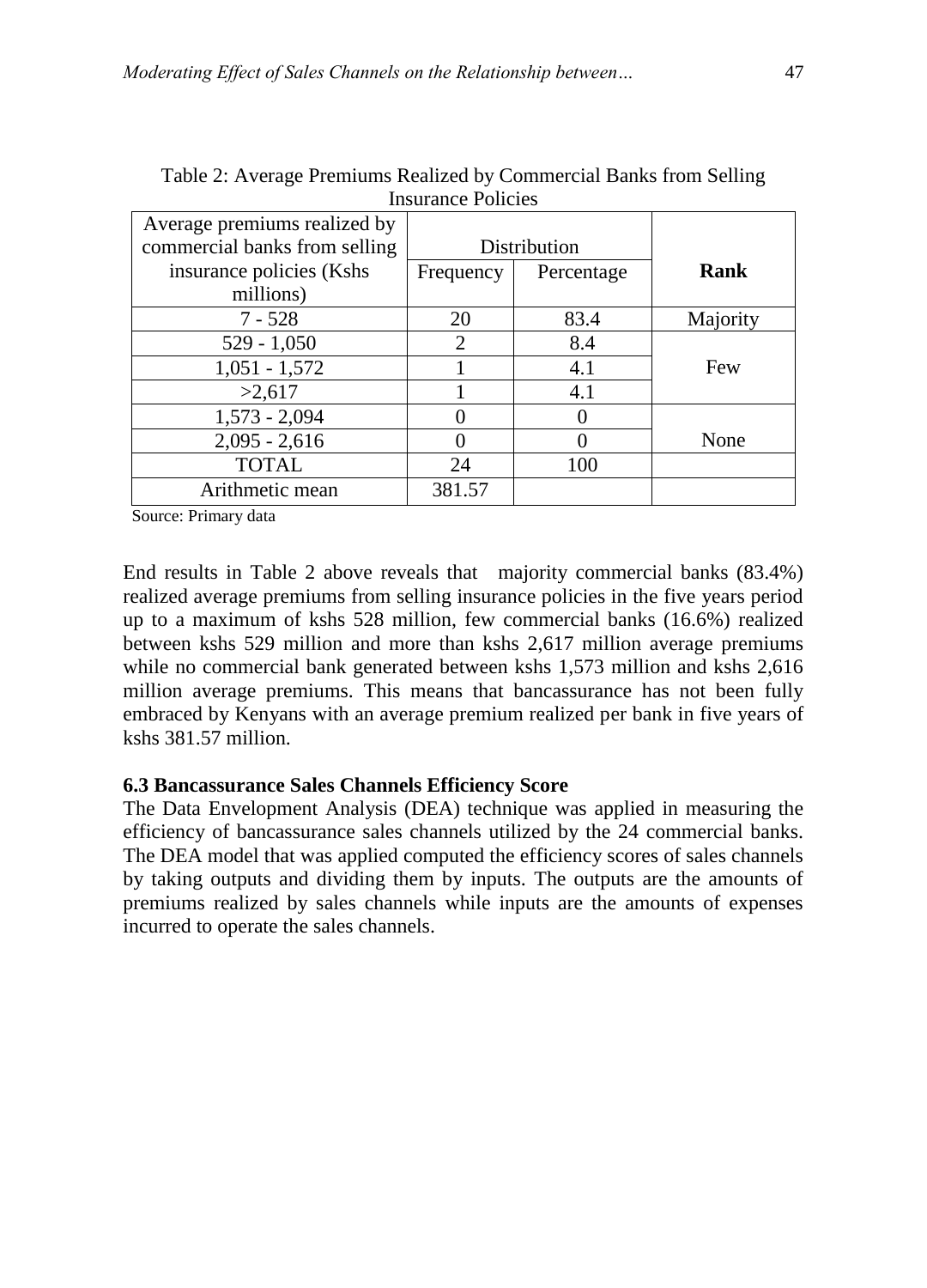| Bancassurance sales       | Distribution  |            |          |
|---------------------------|---------------|------------|----------|
| channels efficiency score | Frequency     | Percentage | Rank     |
| $0.286 - 0.481$           | 8             | 33.33      |          |
| $0.09 - 0.285$            | 5             | 20.83      | Majority |
| $0.678 - 0.873$           | 5             | 20.83      |          |
| $0.482 - 0.677$           | 3             | 12.50      | Moderate |
| $0.874 - 1.069$           | $\mathcal{D}$ | 8.34       |          |
| $1.070 - 1.265$           |               | 4.17       | Few      |
| Total                     | 24            | 100        |          |
| Arithmetic Mean           | 0.533         |            |          |

Table 3: Bancassurance Sales Channels Efficiency Score

Source: Primary Data

A bancassurance sales channel efficiency score of 1 implies that the sales channel is efficient, a score closer to 1 is regarded as near efficient while a score far below 1 is classified as inefficient. The findings conveyed in table 3 above reveal that majority commercial banks (74.99%) employed bancassurance sales channels with efficiency scores ranging between 0.09 and 0.481 and from 0.678 up to 0.873. Moderate percentage commercial banks (20.84%) utilized bancassurance sales channels with efficiency scores ranging between 0.482 and 0.677 and from 0.874 up to 1.069 while few commercial banks (4.17%) applied bancassurance sales channels with efficiency scores stretching from 1.070 up to 1.265. This shows that a majority of commercial banks operated moderately efficient bancassurance sales channels as supported by a mean efficiency score of 0.533.

#### **6.4 Composite Financial Performance Index**

Secondary data was collected for each commercial bank covering the period 2011-2015 on pre-tax profits, total net assets value, non-interest income and total income. Return on assets measure was computed by the formula;

$$
\frac{Pre-tax\text{ profits}}{Total\text{ net assets}} \quad *100
$$

Non-interest income ratio was computed by the formula;

$$
\frac{\textit{Non-interset income}}{\textit{Total income}} \quad *100
$$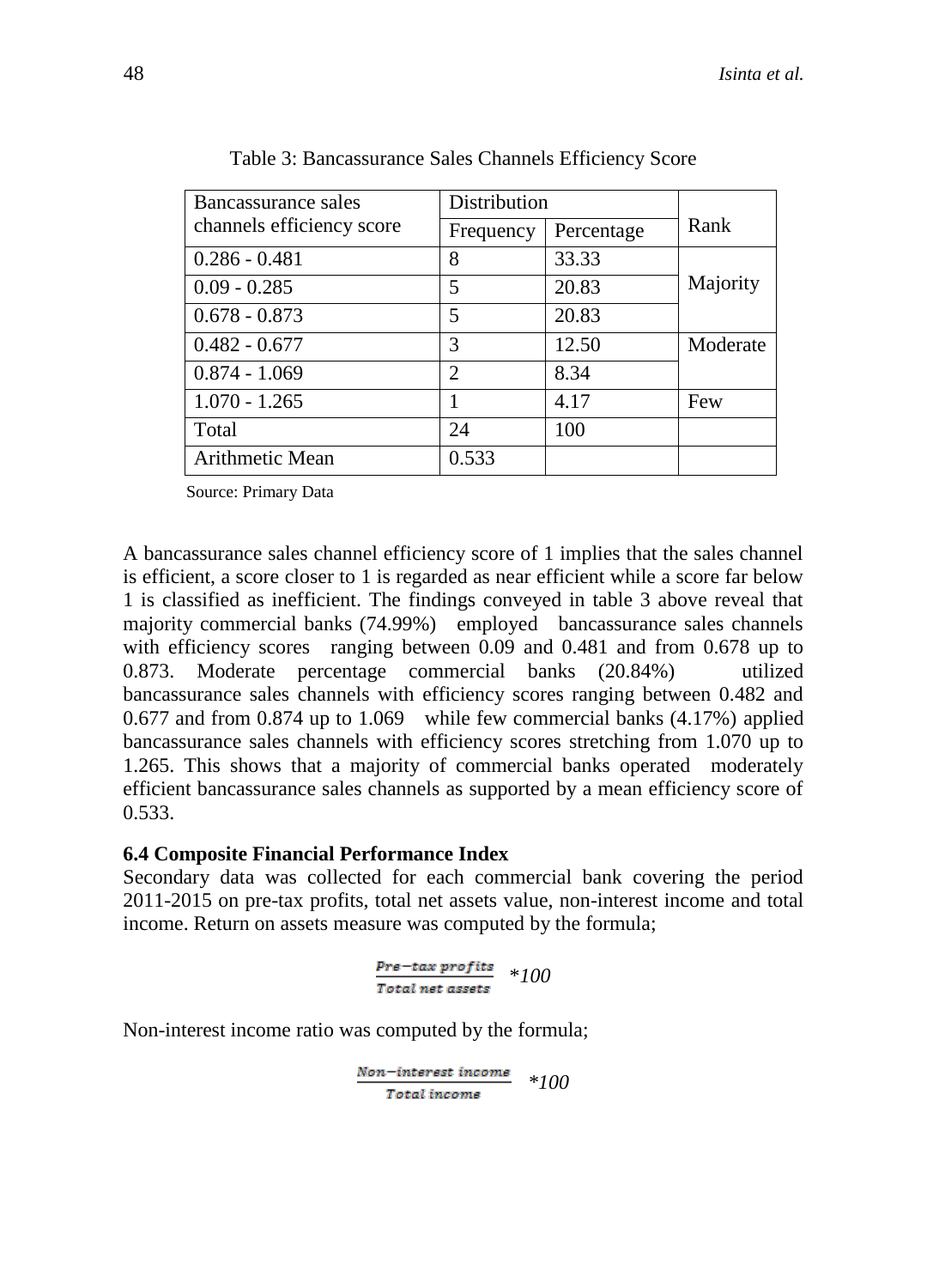|              | Year       |            |            |            |            |              |
|--------------|------------|------------|------------|------------|------------|--------------|
| Bank #       | 2011       | 2012       | 2013       | 2014       | 2015       | <b>TOTAL</b> |
| Bank 1       | 359.9067   | 386.6745   | 630.4328   | 765.2925   | 863.5281   | 3005.835     |
| Bank 2       | $-218.439$ | 50.66272   | $-153.46$  | $-218.098$ | $-103.111$ | $-642.445$   |
| Bank 3       | 1081.795   | 1555.169   | 1853.541   | 2100.289   | 2349.37    | 8940.164     |
| Bank 4       | 813.896    | 382.0405   | 592.4986   | 776.6354   | $-560.71$  | 2004.361     |
| Bank 5       | 82.19714   | 58.67224   | $-47.2356$ | $-91.1863$ | 16.43047   | 18.87796     |
| Bank 6       | 1041.851   | 1569.239   | 2332.857   | 2461.383   | 2356.803   | 9762.132     |
| Bank 7       | 325.0438   | 300.3904   | 403.9553   | 427.951    | 578.4715   | 2035.812     |
| Bank 8       | 2053.948   | 3188.237   | 3564.87    | 4167.596   | 4686.4     | 17661.05     |
| Bank 9       | 85.33187   | 101.9679   | 185.5675   | 242.844    | 173.2328   | 788.944      |
| Bank 10      | 51.78964   | 124.6027   | 144.5864   | 204.8583   | 364.0686   | 889.9056     |
| Bank 11      | 40.55922   | $-510.657$ | $-409.865$ | $-166.077$ | 31.04903   | $-1014.99$   |
| Bank 12      | 40.55922   | $-510.657$ | $-409.865$ | $-166.077$ | 31.04903   | $-1014.99$   |
| Bank 13      | 4030.605   | 5348.09    | 6071.714   | 6697.398   | 7455.339   | 29603.15     |
| Bank 14      | 4030.605   | 5348.09    | 6071.714   | 6697.398   | 7455.339   | 29603.15     |
| Bank 15      | 4689.364   | 5246.837   | 5909.516   | 7446.653   | 7807.274   | 31099.64     |
| Bank 16      | 4689.364   | 5246.837   | 5909.516   | 7446.653   | 7807.274   | 31099.64     |
| Bank 17      | 1484.374   | 1572.764   | 2018.329   | 2580.503   | 2786.279   | 10442.25     |
| Bank 18      | 1484.374   | 1572.764   | 2018.329   | 2580.503   | 2786.279   | 10442.25     |
| Bank 19      | 174.1097   | 280.8036   | 585.5114   | 871.896    | 960.1238   | 2872.444     |
| Bank 20      | 174.1097   | 280.8036   | 585.5114   | 871.896    | 960.1238   | 2872.444     |
| Bank 21      | 993.921    | 1331.43    | 1486.616   | 1505.927   | 2073.647   | 7391.542     |
| Bank 22      | 1342.14    | 1893.037   | 2657.639   | 3249.719   | 3993.895   | 13136.43     |
| Bank 23      | 4000.312   | 4335.785   | 3969.812   | 4094.018   | 4020.753   | 20420.68     |
| Bank 24      | 4000.312   | 4335.785   | 3969.812   | 4094.018   | 4020.753   | 20420.68     |
| <b>TOTAL</b> |            |            |            |            | 262332.2   |              |

Table 4: Composite Financial Performance

Source: Primary Data

### **6.5 Moderating Effect of Sales Channels on the Relationship Between Bancassurance and Financial performance**

The objective was examined by testing the null hypothesis expressed below;

*H1: There is no significant moderating effect of sales channels on the relationship between bancassurance and financial performance of commercial banks in Kenya.*

Expressed below is the multiple regression equation that was employed in testing the hypothesis;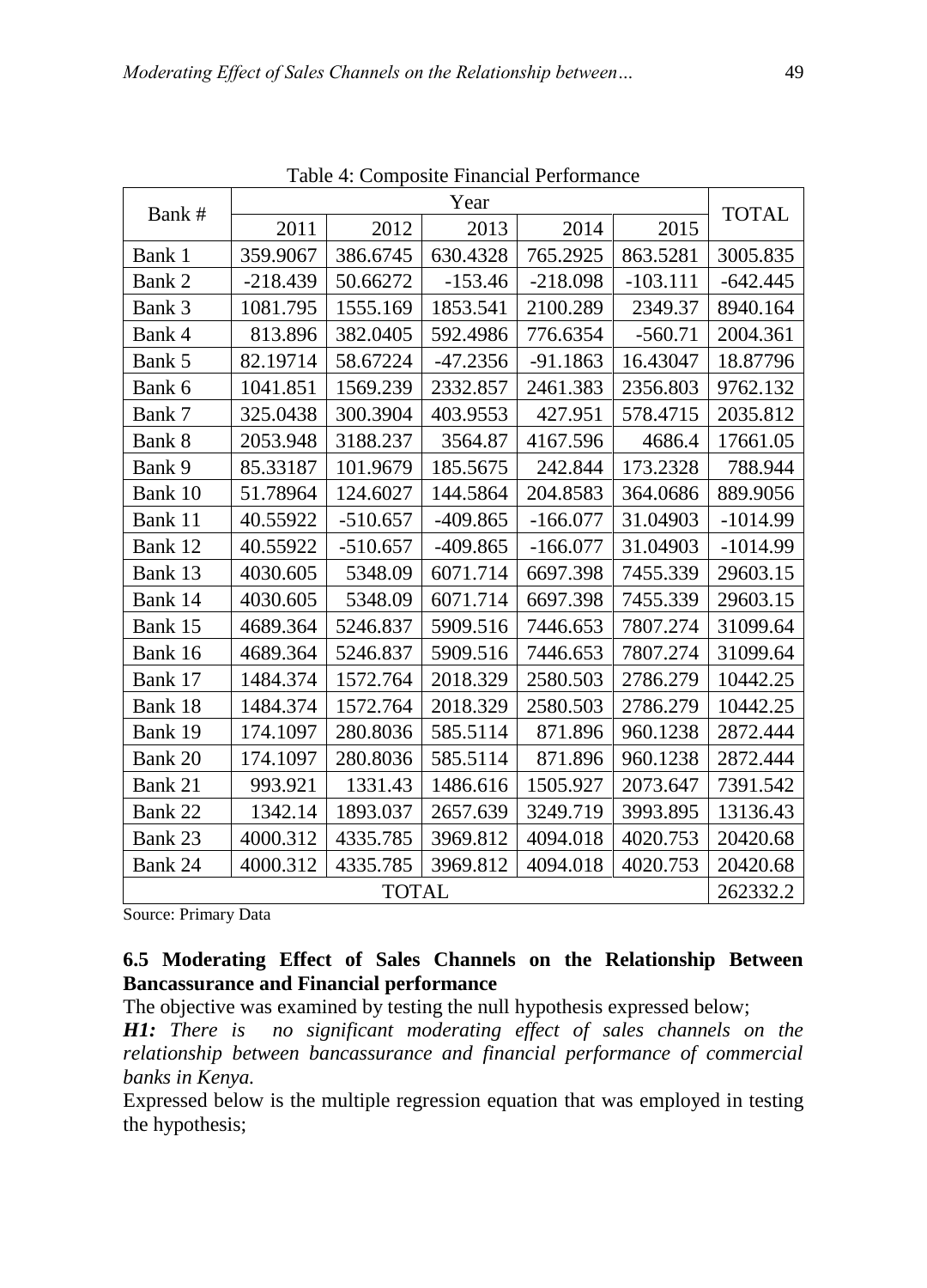$$
F_t = a + \beta_{3} B A_t + \beta_{4} SC_t + \beta_{5} (B A_t * SC_t) + \varepsilon_i
$$

Where:

F= Dependent variable - Financial performance of commercial banks (pre-tax profits, return on assets, non-interest income as a percentage of total income).  $a =$ Intercept.

Β3............... β<sup>5</sup> = Standardized regression coefficient

BA = Independent variable - Bancassurance (amount of premiums realized from selling insurance products).

SC = Moderating variable - Sales channels (efficiency score of sales channels).

 $t =$ Time period (year 1 to year 5).

 $\varepsilon_i$  = Error term.

Baron and Kenny (1986) regression model was adopted in analyzing the moderating effect. According to their model, the relationship between predictor variable and dependent variable is influenced by the moderator variable if the interaction (product) term regression coefficient is significant. This is not withstanding the significant relationship between the predictor variable and moderator variable on the dependent variable while excluding the product aspect, because this is not ideally anchored towards testing the moderator hypothesis.

The regression analysis procedure comprised examining the effects of bancassurance (independent variable), sales channels (moderating variable) and the product term between bancassurance and sales channels (bancassurance \* sales channels) on financial performance (dependent variable).

| Table 5: Regression Results of Bancassurance, Sales Channels and Financial |  |
|----------------------------------------------------------------------------|--|
| Performance                                                                |  |

|                              | <b>Model 1</b>   | <b>Model 2</b>  |
|------------------------------|------------------|-----------------|
|                              |                  | 13482.344       |
| (Constant)                   | 11385.648(0.007) | (0.005)         |
| <b>Bancassurance</b>         | 0.624(0.002)     | 0.263(0.506)    |
| Sales channels               | $-0.255(0.162)$  | $-0.411(0.090)$ |
| Bancassurance*Sales channels |                  | 0.461(0.310)    |
| Adjusted $R^2$               | 0.323            | 0.326           |
| F                            | 6.495(0.006)     | 4.71(0.012)     |

P-value in parenthesis

1-Predictors: (Constant), Bancassurance, Sales channels

2- Predictors: (Constant), Bancassurance, Sales channels, Bancassurance \* Sales channel Source: Primary Data

Table 5 above conveys outcome of hierarchical multiple statistical assessment. The first process outcome contained in model 1 revealed that bancassurance and sales channels explained 32.3% (adjusted  $R^2 = 0.323$ ) variations in financial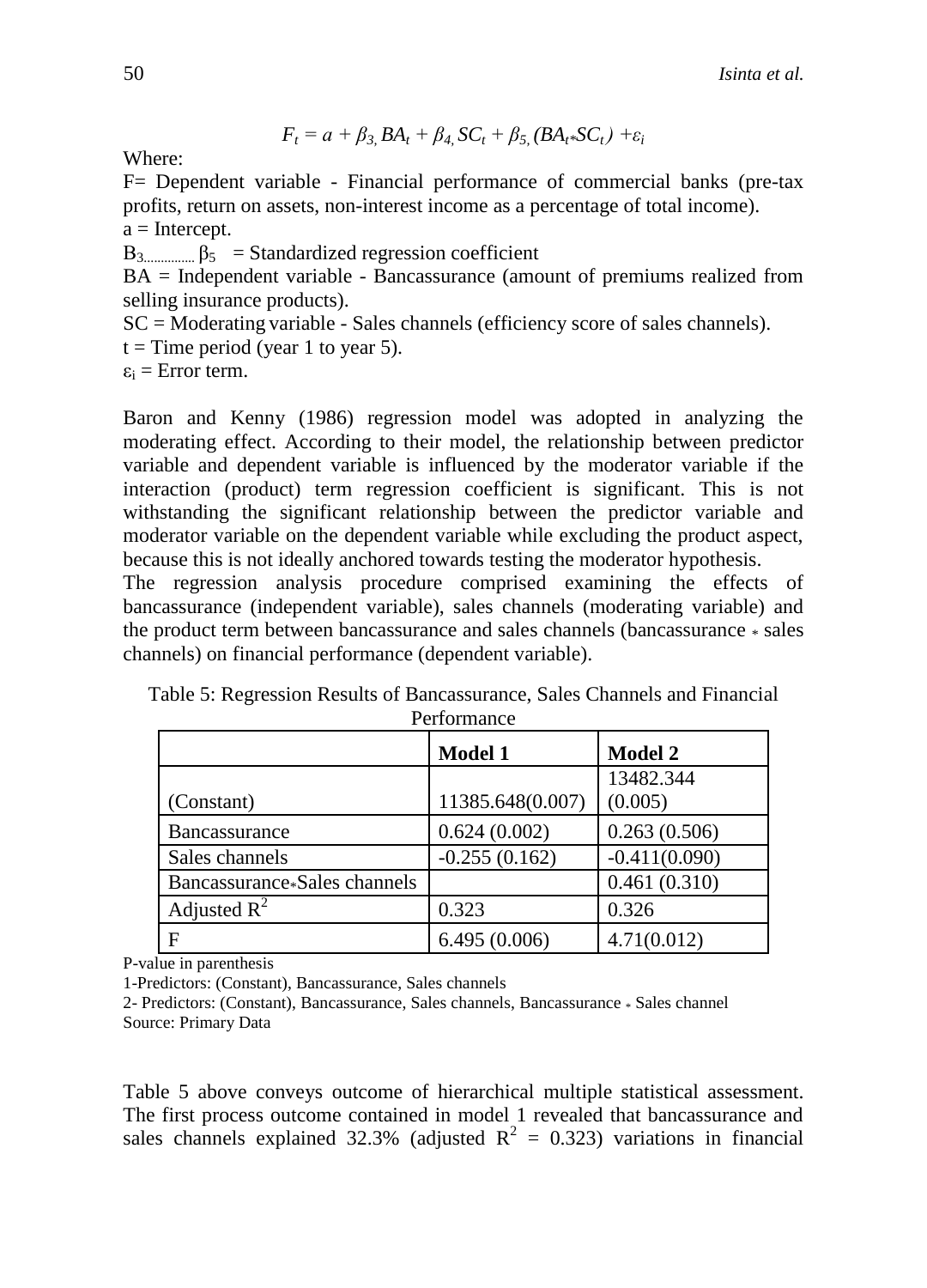performance without the product term (bancassurance \* sales channels). The F value obtained was 6.495 while the P value was 0.006. The P value that is below  $0.05$  (P< 0.05) signifies that the relationship between bancassurance (predictor variable), sales channels (moderating variable) and financial performance (dependent variable) is statistically significant.

In the second process of hierarchical multiple regression analysis involving the product between bancassurance and sales channels (model 2), the outcome obtained had adjusted  $R^2 = 0.326$ ,  $F = 4.71$  and  $P = 0.012$ . Therefore, bancassurance, sales channels and bancassurance \* sales channels explained 32.6% variations in financial performance. This signifies that the relationship between bancassurance and sales channels and financial performance upon inclusion of the product term of bancassurance \* sales channels is significant because the P value was lower than  $0.05$  ( $P< 0.05$ ). Further tests of the slope were undertaken after accepting model 1 and model 2 in the preceding stage. Results contained in table 5 above shows that model 2 regression coefficient of bancassurance was 0.263 with a P value of 0.506, sales channels had -0.411 and 0.090 while that of the product term of bancassurance \* sales channels was 0.461 and 0.310 respectively. The foregoing results reveal that upon integrating the product term in the regression analysis, the changes in financial performance that are explained by bancassurance and sales channels increased by 0.3% (I.e 32.6% - 32.3%). But since the P value of the product term of 0.310 is greater than 0.05 (P> 0.05) it implies that sales channels have no significant moderating effect on the relationship between bancassurance and financial performance of commercial banks. The null hypothesis was upheld by the findings that there is no significant moderating effect of sales channels on the relationship between bancassurance and financial performance of commercial banks in Kenya.

# **7 Discussion of the Findings**

The study objective was formulated to establish the effect of sales channels on the relationship between bancassurance and financial performance of commercial banks in Kenya. In analyzing the relationship between the three variables, bancassurance was defined as the independent variable, sales channels the moderating variable and financial performance the dependent variable. The indicator of sales channels was efficiency score of the following sales channels: agents sales channel, bank employees/platform bankers, corporate agencies & brokerage firms, special advisors and internet.

The null hypothesis suggested that there is no significant moderating effect of sales channels on the relationship between bancassurance and financial performance of commercial banks in Kenya. As reported in table 5, the P value of the interaction term (bancassurance  $*$  sales channels) was higher than 0.05 (P  $>$ 0.05) signifying that there is no statistically significant moderating effect of sales channels on the relationship between bancassurance and financial performance of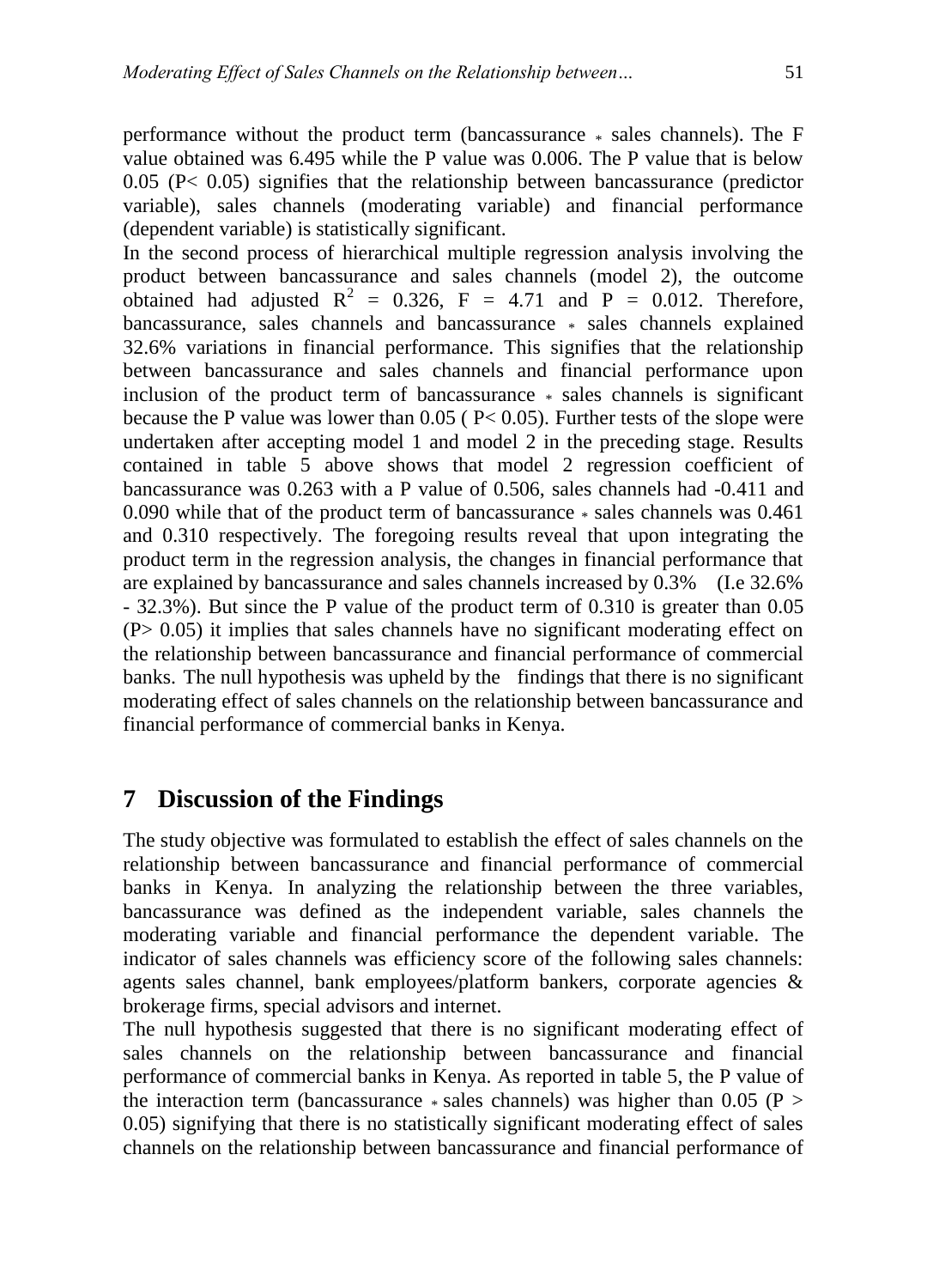commercial banks in Kenya. The null hypothesis was therefore accepted. This finding is in conformity with Chang et al. (2011) study findings that conventional insurance sales channels' mean efficiency ratings are notably superior compared to those of bancassurance sales channels indicating that bancassurance sales channels have no positive impact on the connection between bancassurance and financial health. However, the finding is contrary to Clipici and Bolovan (2012) evidence that sales channels increase sales and profitability of banks. The finding is also in line with Kaushik (2015) conclusion that bancassurance sales channels that distribute simple design insurance products do not generate high profit margins. Most commercial banks in this study were selling simple credit life insurance policies. This findings signify that commercial banks employ bancassurance sales channels that consume more in terms of expenditure than the income they are able to realize based on the Data Envelopment analysis technique that relates the output (income) to input (expenses) to compute efficiency scores of sales channels.

### **8 Recommendations**

The null hypothesis was upheld by findings therefore arriving at the conclusion that there is no significant moderating effect of sales channels on the relationship between bancassurance and financial performance of commercial banks in Kenya. The relationship is negative but insignificant because the efficiency scores of sales channels is computed by cost benefit analysis between premiums generated and the costs incurred in realizing the same. As costs increase, financial performance decreases. The findings signify that the bancassurance sales channels employed by commercial banks are not profitable. It is therefore imperative that managers of commercial banks employ cost efficient bancassurance sales channels to maximize financial performance. The application of the Data Envelopment Analysis (DEA) technique that was employed by this study will be useful to bank managers and managers of insurance companies to determine the sales channels with high efficiency scores to utilize. National Bank of Kenya whose bancassurance sales channels attained the highest efficiency score of 1.2 utilized agent sales channel and bank employees sales channel.

# **9 Suggestions for Further Research**

This study examined the moderating effect of sales channels in the relationship between bancassurance and financial performance of commercial banks in Kenya. Findings revealed that sales channels have no moderating effect between the two variables. Future research would therefore test the moderating effect of the number of insurance policies sold via bancassurance in the association between bancassurance and financial improvement of commercial banks.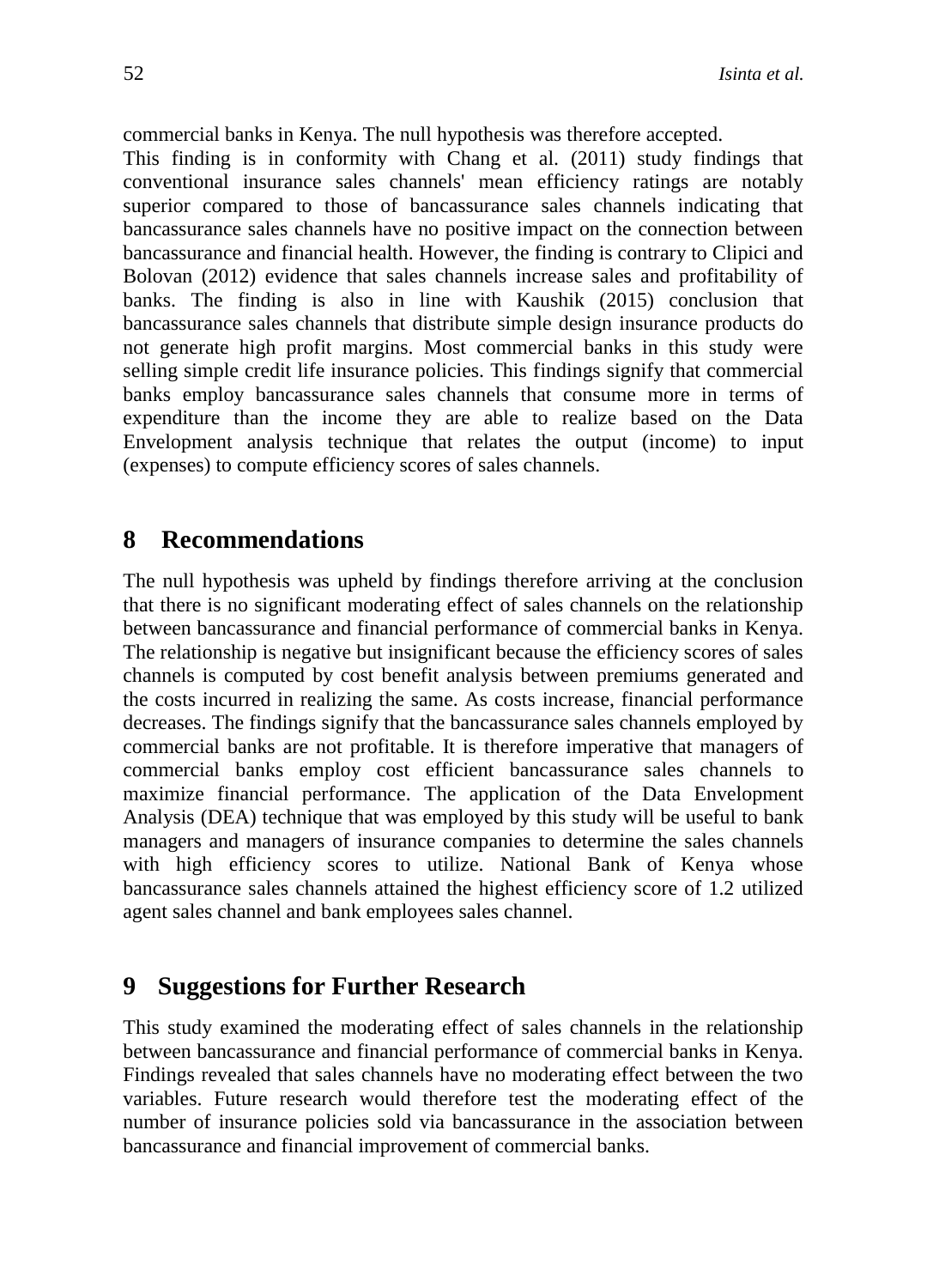# **References**

- [1] Artikis, P. G., & Mutenga, S. & Staikouras, S.K. (2008). A practical approach to blend insurance in the banking network. *Journal of Risk Finance, 9(2)*, 106-124.
- [2] Baron, R. M. and Kenny, D.A. (1986). The Moderator Mediator variable distinction in social psychological research: conceptual, strategic and statistical considerations. *Journal of Personality and Social Psychology* , 51(6), 1173 - 1182.
- [3] Bergendahl, G. (1995). The profitability of bancassurance for European banks. *International Journal of Bank Marketing, 13*, 17-28.
- [4] Chang, P., Peng, J. & Fan, C. K. (2011). A comparison of bancassurance and traditional insurer sales channels. *The Geneva papers, 36*, 76-93.
- [5] Chepkoech, E., & Omwenga, J. (2015). Effects of bancassurance on performance of insurance firms in Kenya. *International Journal of Management and Commerce Innovations, 3(2)*, 228-233.
- [6] Clipici, E., & Bolovan, C. (2012). Bancassurance-main insurance distribution and sales channel in Europe. *Scientific Bulletin-Economic Sciences, 11*, Special Issue.
- [7] DeYoung, R., & Rice, T. (2004). Noninterest income and financial performance at U.S. commercial banks. *The Financial Review, 39*, 101-127.
- [8] Fan, C. K. & Cheng, C. (2011). An examintion of key factors influencing bancassurance success - Taiwan and Mainland China. *The service industries journal* , 31(11), 1887 - 1902.
- *[9]* Gujral, M. T. (2014). An impact of bancassurance product on banking business in India- an indepth study. *Published PhD thesis. Maharaja Sayajirao University of Baroda.*
- [10] Hersey, P. & Blanchard, K. H. (1988). *Management and organizational behaviour.* Englewood Cliffs, NJ: Prentice-Hall.
- [11] Hong, J., & Lee, Y. (2012). Determinants of cross-buying intentions on banking services in collectivistic culture. *International Journal of Bank Marketing, 30(5)*, 328-358.
- [12] Hughes, J. (1994). *The Financial environment in retailing of financial services.* London: McGoldrick, P. J. and Greenland S. J., Mcgraw Hill.
- [13] Kaushik, D. S. (2015). Bancassurance An empirical study. *International journal of multidisciplinary and academic research* , 4(4), 2278-5973.
- [14] Kotler, P. (2000). *Marketing management. The Millenium edition.* Prentice Hall International Inc.
- [15] Li, J. (2006). Financial holding company: organizational choice for china's financial sector reform. *European Business Law Review, 17*, 1265-1269.
- [16] Mishra, N. (2012). Bancassurance: Problems and challenges in india. Integral review. *A Journal of Management, 5(1)*, 52-63.